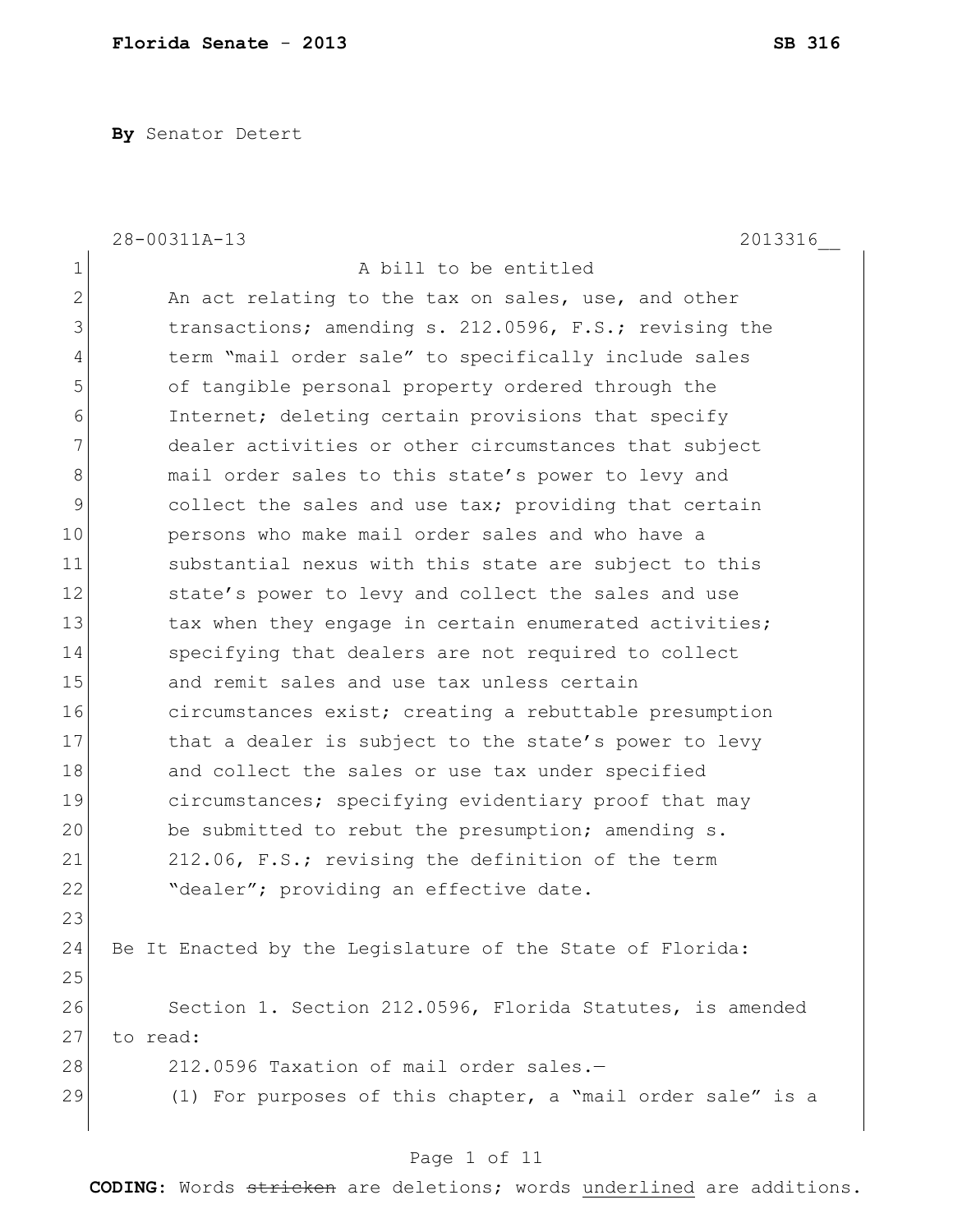28-00311A-13 2013316\_\_ 30 sale of tangible personal property, ordered by mail, the 31 Internet, or other means of communication, from a dealer who 32 receives the order in another state o<del>f the United States</del>, or in 33 a commonwealth, territory, or other area under the jurisdiction 34 of the United States, and transports the property or causes the 35 property to be transported, whether or not by mail, from any 36 jurisdiction of the United States, including this state, to a 37 person in this state, including the person who ordered the 38 property. 39  $(2)$  Every dealer as defined in s. 212.06(2)(c) who makes a 40 mail order sale is subject to the power of this state to levy 41 and collect the tax imposed by this chapter if when: 42 (a) The dealer is a corporation doing business under the 43 laws of this state or is a person domiciled in, a resident of, 44 or a citizen of, this state; 45 (b) The dealer maintains retail establishments or offices 46 in this state, whether the mail order sales thus subject to 47 taxation by this state result from or are related in any other 48 way to the activities of such establishments or offices; 49 (c) The dealer has agents or representatives in this state 50 who solicit business or transact business on behalf of the 51 dealer, whether the mail order sales thus subject to taxation by 52 this state result from or are related in any other way to such 53 solicitation or transaction of business, except that a printer 54 who mails or delivers for an out-of-state print purchaser 55 material the printer printed for it is shall not be deemed to be

56 the print purchaser's agent or representative for purposes of 57 this paragraph;

58 (d) The property was delivered in this state in fulfillment

#### Page 2 of 11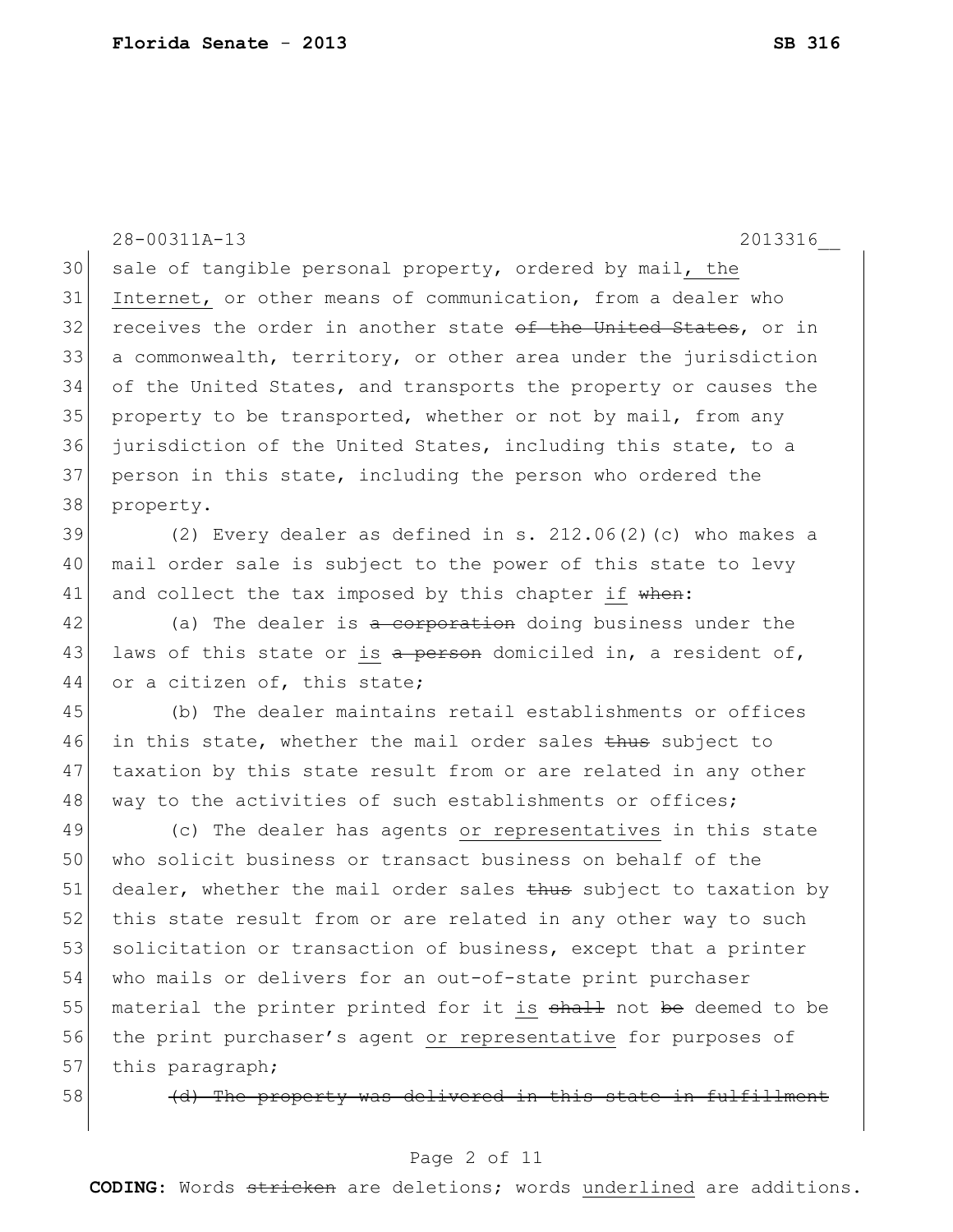|    | 28-00311A-13<br>2013316                                                       |
|----|-------------------------------------------------------------------------------|
| 59 | of a sales contract that was entered into in this state, in                   |
| 60 | accordance with applicable conflict of laws rules, when a person              |
| 61 | in this state accepted an offer by ordering the property;                     |
| 62 | (e) The dealer, by purposefully or systematically                             |
| 63 | exploiting the market provided by this state by any media-                    |
| 64 | assisted, media-facilitated, or media-solicited means,                        |
| 65 | including, but not limited to, direct mail advertising,                       |
| 66 | unsolicited distribution of catalogs, computer-assisted                       |
| 67 | shopping, television, radio, or other electronic media, or                    |
| 68 | magazine or newspaper advertisements or other media, creates                  |
| 69 | nexus with this state;                                                        |
| 70 | (f) Through compact or reciprocity with another                               |
| 71 | jurisdiction of the United States, that jurisdiction uses its                 |
| 72 | taxing power and its jurisdiction over the retailer in support                |
| 73 | of this state's taxing power;                                                 |
| 74 | (d) $\overline{+g}$ The dealer consents, expressly or by implication, to      |
| 75 | the imposition of the tax imposed by this chapter;                            |
| 76 | (h) The dealer is subject to service of process under s.                      |
| 77 | 48.181:                                                                       |
| 78 | (e) $\overleftrightarrow{t}$ The dealer's mail order sales are subject to the |
| 79 | power of this state to tax sales or to require the dealer to                  |
| 80 | collect use taxes pursuant to federal law under a statute or                  |
| 81 | statutes of the United States;                                                |
| 82 | $(f)$ $(f)$ The dealer owns real property or tangible personal                |
| 83 | property that is physically in this state, except that a dealer               |
| 84 | whose only property, $\{$ including property owned by an affiliate, $\}$      |
| 85 | in this state is located at the premises of a printer with which              |
| 86 | the vendor has contracted for printing, and is either a final                 |

87 printed product,  $\theta$  property that which becomes a part of the

## Page 3 of 11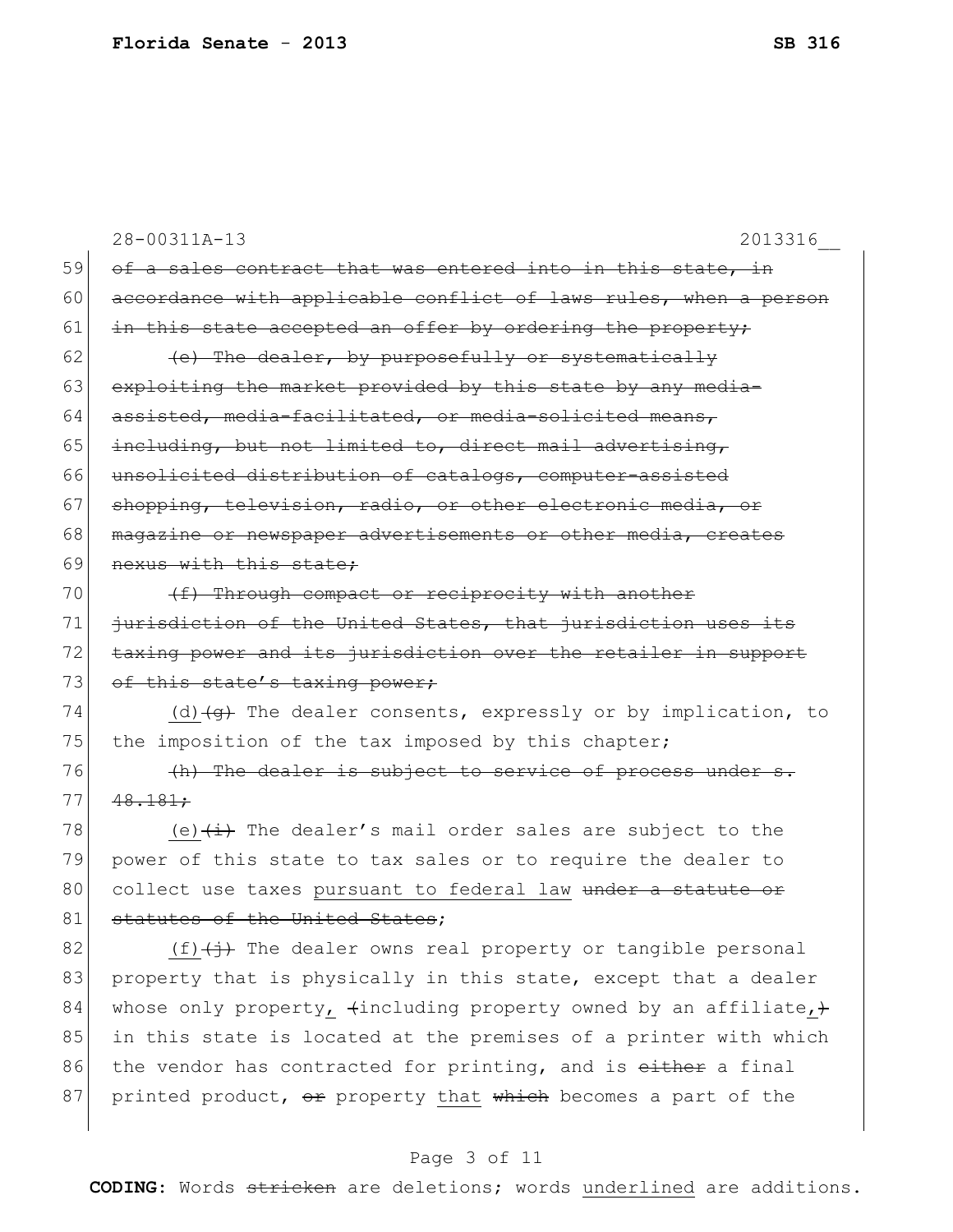|     | 28-00311A-13<br>2013316                                              |
|-----|----------------------------------------------------------------------|
| 88  | final printed product, or property from which the printed            |
| 89  | product is produced, is not deemed to own such property for          |
| 90  | purposes of this paragraph;                                          |
| 91  | (g) $(k)$ A person, other than a person acting in the capacity       |
| 92  | of a common carrier, The dealer, while not having nexus with         |
| 93  | this state on any of the bases described in paragraphs $(a) - (i)$ . |
| 94  | or paragraph (1), is a corporation that is a member of an            |
| 95  | affiliated group of corporations, as defined in s. 1504(a) of        |
| 96  | the Internal Revenue Code, whose members are includable under s.     |
| 97  | 1504(b) of the Internal Revenue Code and whose members are           |
| 98  | eligible to file a consolidated tax return for federal corporate     |
| 99  | income tax purposes and any parent or subsidiary corporation in      |
| 100 | the affiliated group has a substantial nexus with this state         |
| 101 | and:                                                                 |
| 102 | 1. Sells a similar line of products as the dealer and does           |
| 103 | so under the same or a similar business name;                        |
| 104 | 2. Maintains an office, distribution facility, warehouse,            |
| 105 | storage place, or similar place of business in this state to         |
| 106 | facilitate the delivery of property or services sold by the          |
| 107 | dealer to the dealer's customers;                                    |
| 108 | 3. Uses trademarks, service marks, or trade names in this            |
| 109 | state which are the same or substantially similar to those used      |
| 110 | by the dealer;                                                       |
| 111 | 4. Delivers, installs, assembles, or performs maintenance            |
| 112 | services for the dealer's customers in this state;                   |
| 113 | 5. Facilitates the dealer's delivery of property to                  |
| 114 | customers in this state by allowing the dealer's customers to        |
| 115 | pick up property sold by the dealer at an office, distribution       |
| 116 | facility, warehouse, storage place, or similar place of business     |
|     |                                                                      |

## Page 4 of 11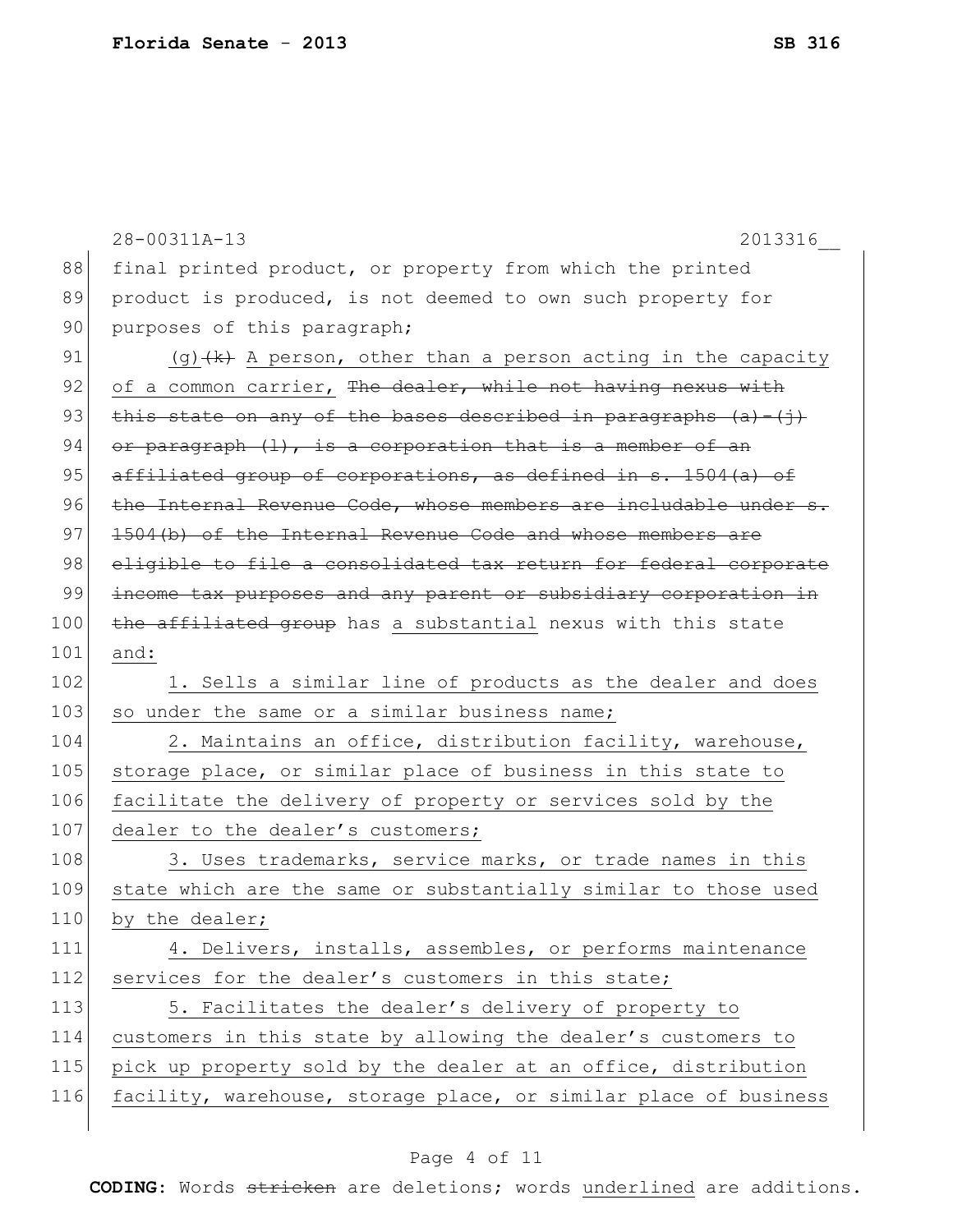|     | 28-00311A-13<br>2013316                                                                  |
|-----|------------------------------------------------------------------------------------------|
| 117 | maintained by the person in this state; or                                               |
| 118 | 6. Conducts any other activities in this state which are                                 |
| 119 | significantly associated with the dealer's ability to establish                          |
| 120 | and maintain a market in this state for the dealer's sales on                            |
| 121 | one or more of the bases described in paragraphs $(a) - (j)$ or                          |
| 122 | $\frac{parent(+)}{+}$ ; or                                                               |
| 123 | (h) $\{ \pm \}$ The dealer or the dealer's activities have                               |
| 124 | sufficient connection with or relationship to this state or its                          |
| 125 | residents of some type other than those described in paragraphs                          |
| 126 | (a)-(g) $\overline{(a)}$ $\overline{(k)}$ to create a nexus empowering this state to tax |
| 127 | its mail order sales or to require the dealer to collect sales                           |
| 128 | tax or accrue use tax.                                                                   |
| 129 |                                                                                          |
| 130 | Notwithstanding other provisions of law, a dealer is not                                 |
| 131 | required to collect and remit sales or use tax under this                                |
| 132 | subsection unless the dealer has a physical presence in this                             |
| 133 | state or the activities conducted in this state on the dealer's                          |
| 134 | behalf are significantly associated with the dealer's ability to                         |
| 135 | establish and maintain a market for sales in this state.                                 |
| 136 | (3) (a) Notwithstanding other provisions of law or this                                  |
| 137 | section, there is a rebuttable presumption that every dealer, as                         |
| 138 | defined in s. 212.06, who makes a mail order sale is also                                |
| 139 | subject to the power of this state to levy and collect the tax                           |
| 140 | imposed by this chapter if the dealer enters into an agreement                           |
| 141 | with one or more residents of this state under which the                                 |
| 142 | resident, for a commission or other consideration, directly or                           |
| 143 | indirectly refers potential customers, whether by a link on an                           |
| 144 | Internet website, an in-person oral presentation, telemarketing,                         |
| 145 | or otherwise, to the dealer, if the cumulative gross receipts                            |
|     |                                                                                          |

## Page 5 of 11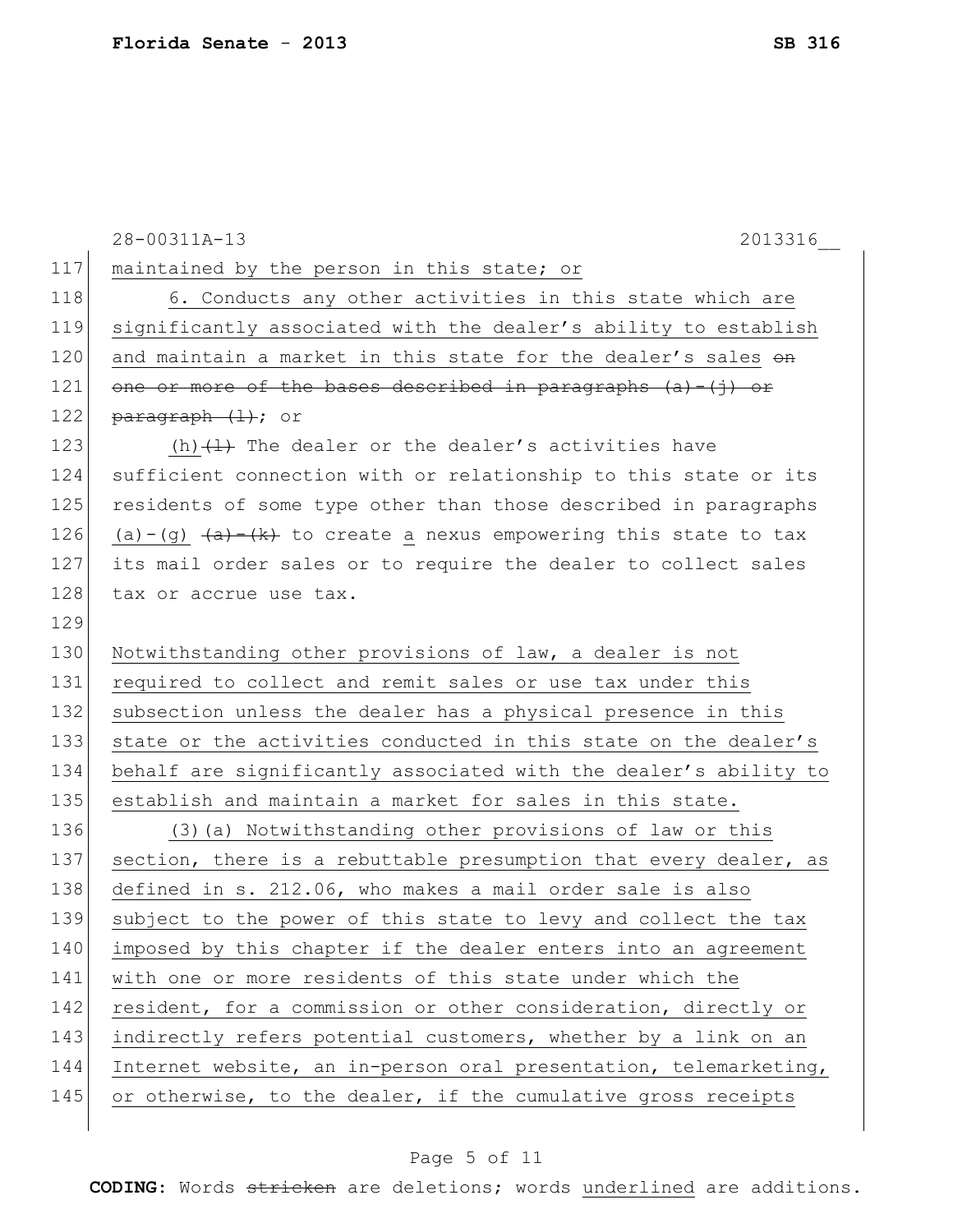28-00311A-13 2013316\_\_ 146 from sales by the dealer to customers in this state who are 147 referred to the dealer by all residents having this type of an 148 agreement with the dealer is in excess of \$10,000 during the 12 149 months immediately before the rebuttable presumption arose. 150 (b) The presumption in paragraph (a) may be rebutted by the 151 submission of evidence proving that the residents with whom the 152 dealer has an agreement did not engage in any activity within 153 this state which was significantly associated with the dealer's 154 ability to establish or maintain the dealer's market in this 155 state during the 12 months immediately before the rebuttable 156 presumption arose. The evidence may consist of sworn affidavits, 157 obtained and given in good faith, from each resident with whom 158 the dealer has an agreement attesting that he or she did not 159 engage in any solicitation in this state on the dealer's behalf 160 during the previous year. 161  $(4)$   $(3)$  A Every dealer engaged in the business of making

162 mail order sales is subject to the requirements of this chapter 163 for cooperation of dealers in collection of taxes and in 164 administration of this chapter, except that a no fee may not 165 shall be imposed upon such dealer for carrying out any required 166 activity.

167  $(5)$   $(4)$  The department shall, with the consent of another 168 jurisdiction of the United States whose cooperation is needed, 169 enforce this chapter in that jurisdiction, either directly or, 170 at the option of that jurisdiction, through its officers or 171 employees.

172  $(6)$  (6) (5) The tax required under this section to be collected 173 and any amount unreturned to a purchaser which that is not tax 174 but was collected from the purchaser under the representation

### Page 6 of 11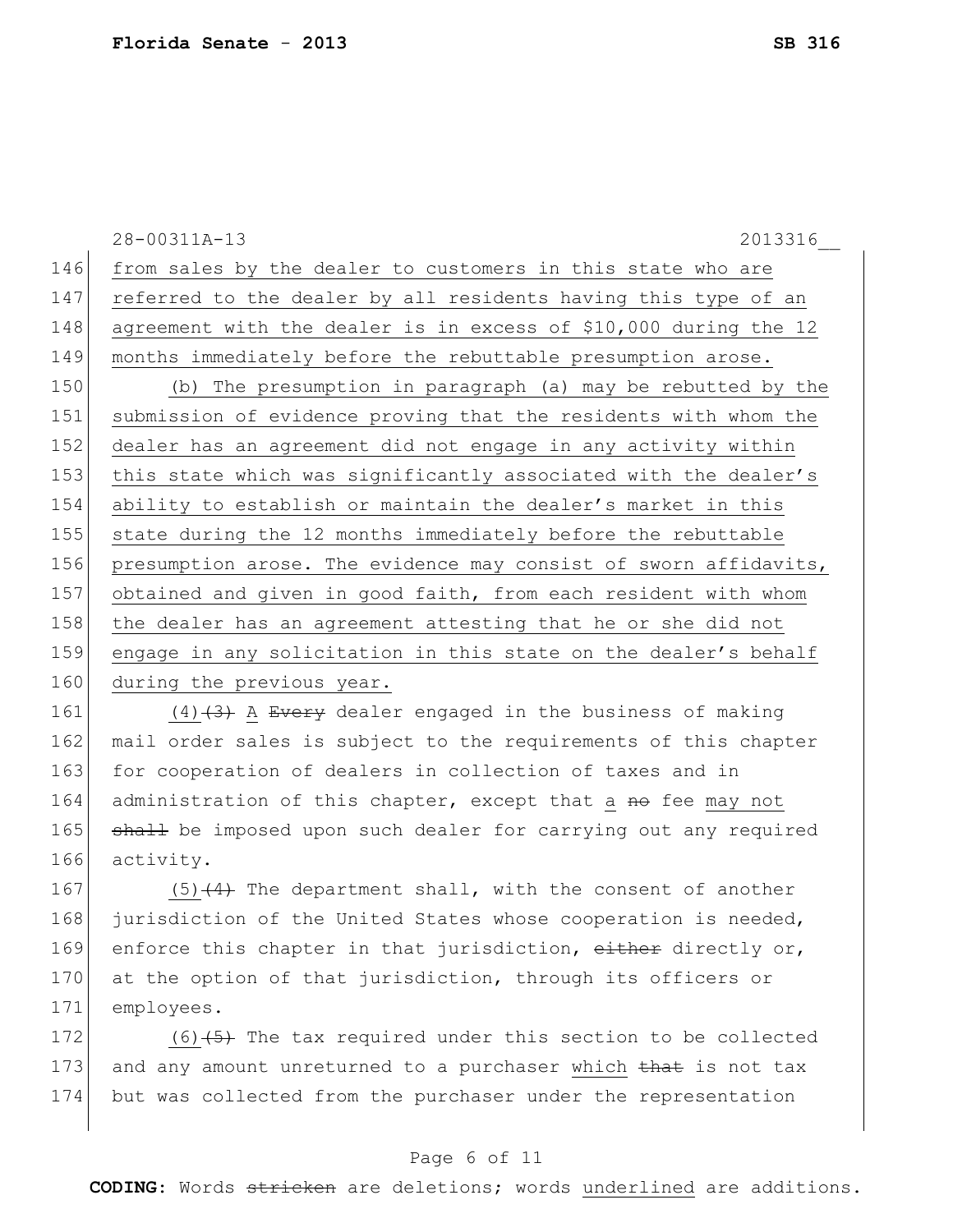28-00311A-13 2013316\_\_

175 that it was tax constitute funds of this  $the$  state of Florida 176 from the moment of collection.

177 (7) $(6)$  Notwithstanding other provisions of law, a dealer 178 who makes a mail order sale in this state is exempt from 179 collecting and remitting any local option surtax on the sale, 180 unless the dealer is located in a county that imposes a surtax 181 within the meaning of s. 212.054(3)(a), the order is placed 182 through the dealer's location in such county, and the property 183 purchased is delivered into such county or into another county 184 in this state which that levies the surtax, in which case the 185 provisions of s.  $212.054(3)$  (a) are applicable.

186  $(8)$  (7) The department may establish by rule procedures for 187 collecting the use tax from unregistered persons who but for 188 their mail order purchases would not be required to remit sales 189 or use tax directly to the department. The procedures may 190 provide for waiver of registration and registration fees, 191 provisions for irreqular remittance of tax, elimination of the 192 collection allowance, and nonapplication of local option 193 surtaxes.

194 Section 2. Subsection (2) of section 212.06, Florida 195 Statutes, is amended to read:

196 212.06 Sales, storage, use tax; collectible from dealers; 197 | "dealer" defined; dealers to collect from purchasers; 198 legislative intent as to scope of tax.-

199  $(2)$   $\left( \frac{a}{a} \right)$  The term "dealer," as used in this chapter, means a 200 includes every person who:

201 (a) Manufactures or produces tangible personal property for 202 sale at retail; for use, consumption, or distribution; or for 203 storage to be used or consumed in this state.

### Page 7 of 11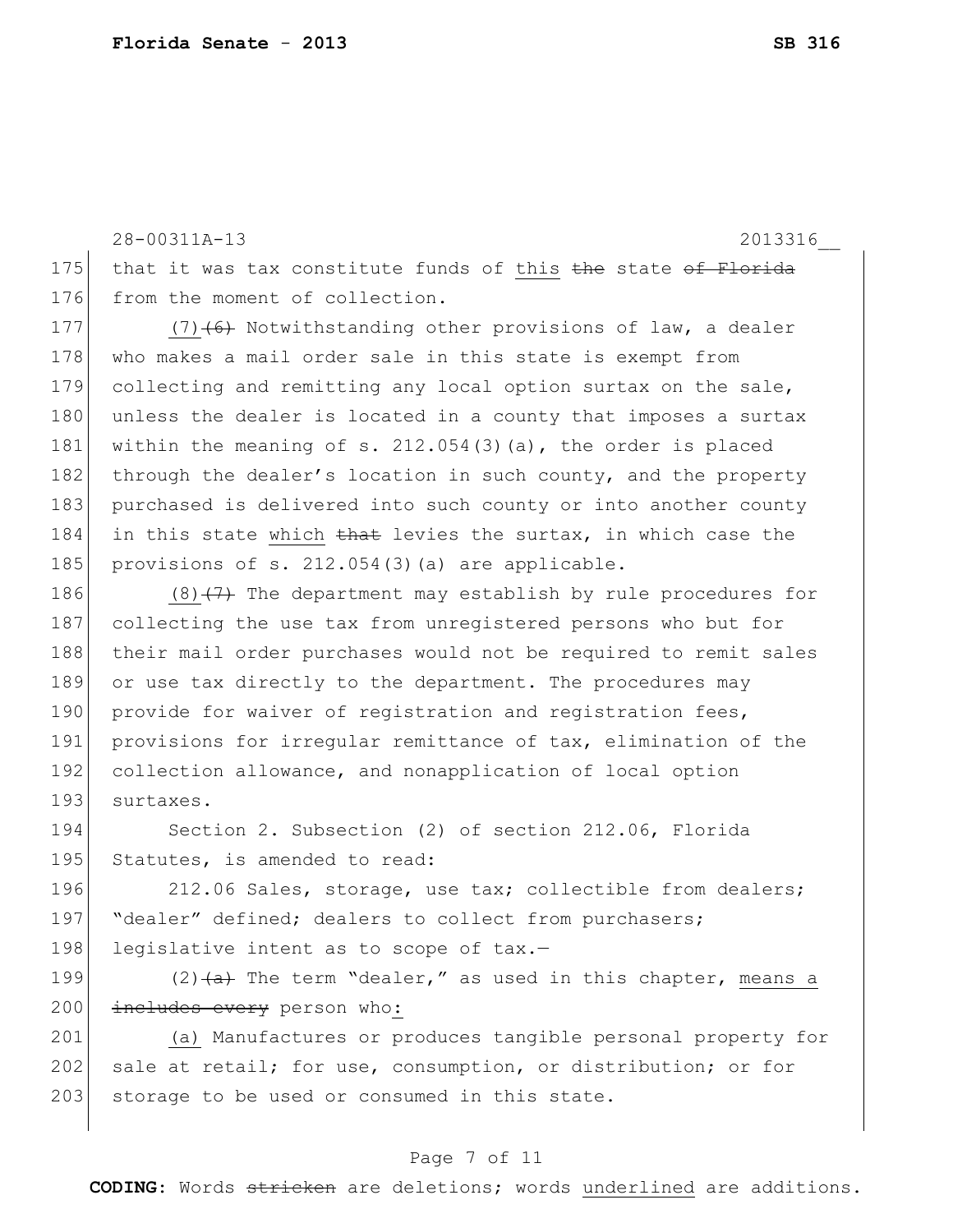|     | 28-00311A-13<br>2013316                                              |
|-----|----------------------------------------------------------------------|
| 204 | (b) The term "dealer" is further defined to mean every               |
| 205 | person, as used in this chapter, who Imports, or causes to be        |
| 206 | imported, tangible personal property from any state or foreign       |
| 207 | country for sale at retail; for use, consumption, or                 |
| 208 | distribution; or for storage to be used or consumed in this          |
| 209 | state.                                                               |
| 210 | (c) The term "dealer" is further defined to mean every               |
| 211 | person, as used in this chapter, who Sells at retail or who          |
| 212 | offers for sale at retail, or who has in his or her possession       |
| 213 | for sale at retail; or for use, consumption, or distribution; or     |
| 214 | for storage to be used or consumed in this state, tangible           |
| 215 | personal property as defined herein, including a retailer who        |
| 216 | transacts a mail order sale.                                         |
| 217 | (d) The term "dealer" is further defined to mean any person          |
| 218 | who Has sold at retail; or used, or consumed, or distributed; or     |
| 219 | stored for use or consumption in this state $\tau$ tangible personal |
| 220 | property and who cannot prove that the tax levied by this            |
| 221 | chapter has been paid on the sale at retail, the use, the            |
| 222 | consumption, the distribution, or the storage of such tangible       |
| 223 | personal property. However, The term "dealer" does not include       |
| 224 | mean a person who is not a "dealer" as otherwise defined in          |
| 225 | under the definition of any other paragraph of this subsection       |
| 226 | and whose only owned or leased property, tincluding property         |
| 227 | owned or leased by an affiliate, $+$ in this state is located at     |
| 228 | the premises of a printer with which it has contracted for           |
| 229 | printing, if such property consists of the final printed             |
| 230 | product, property which becomes a part of the final printed          |
| 231 | product, or property from which the printed product is produced.     |
| 232 | (e) The term "dealer" is further defined to mean any                 |
|     |                                                                      |

## Page 8 of 11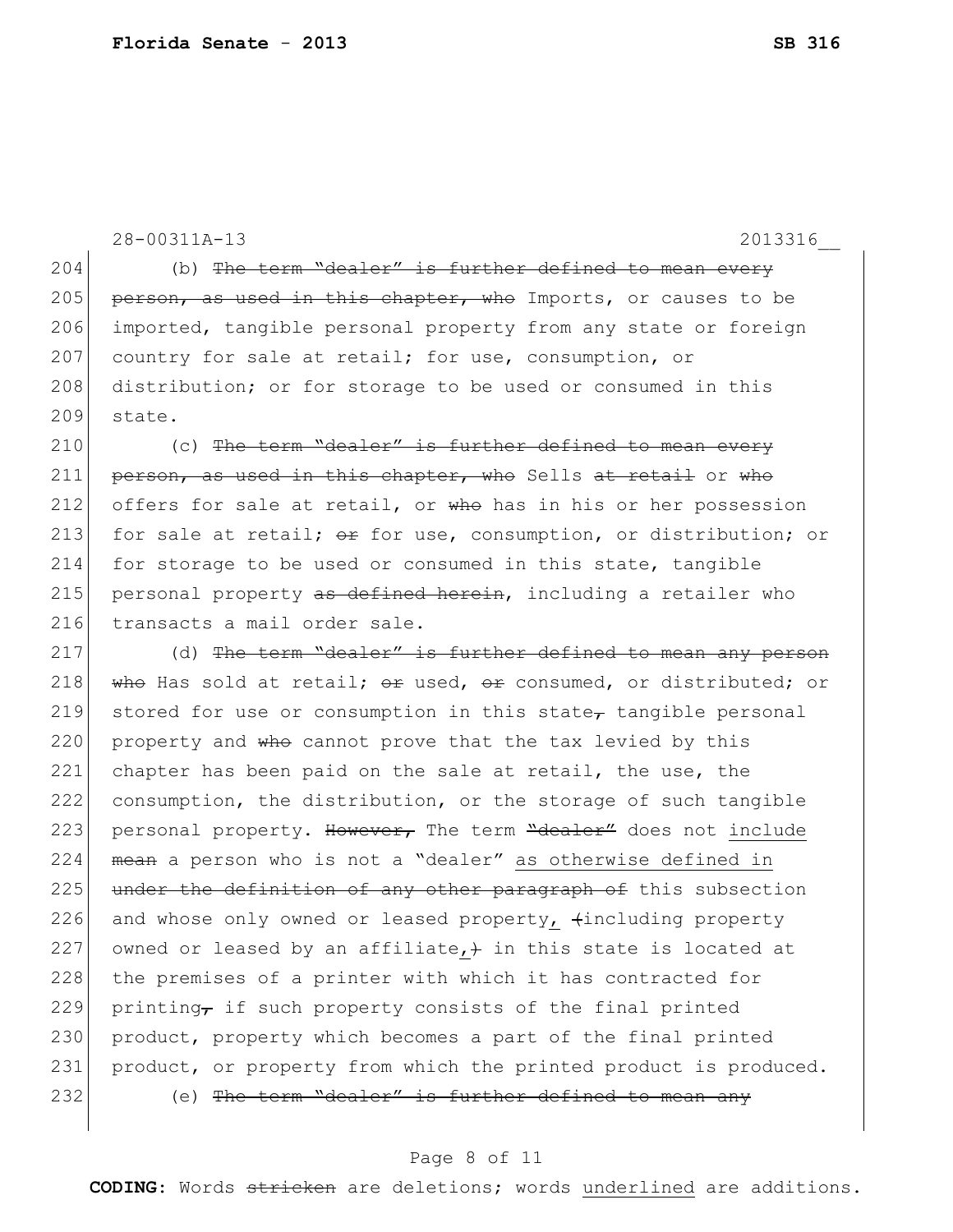28-00311A-13 2013316\_\_ 233 person, as used in this chapter, who Leases or rents tangible 234 personal property, as defined in this chapter, for a 235 consideration, permitting the use or possession of such property 236 without transferring title thereto, except as expressly provided 237 in this chapter  $f$ or to the contrary herein. 238  $( f )$  The term "dealer" is further defined to mean any 239 person, as used in this chapter, who Maintains or uses has 240 within this state, directly or by a subsidiary, an office, 241 distributing house, salesroom, or house, warehouse, or other 242 place of business operated by any person other than a common 243 carrier acting in the capacity of a common carrier. 244 (g) "Dealer" also means and includes every person who 245 Solicits business either by direct representatives, indirect 246 representatives, or manufacturers' agents; by distribution of 247 catalogs or other advertising matter; or by any other means 248 whatsoever, and by reason thereof receives orders for tangible 249 personal property from consumers for use, consumption, 250 distribution, and storage for use or consumption in the state. $\div$ 251 Such dealer shall collect the tax imposed by this chapter from 252 the purchaser, and no action,  $e$ ither in law or in equity, on a 253 sale or transaction as provided by the terms of this chapter may 254 be had in this state by  $\frac{a}{b}$  such dealer unless it is 255 affirmatively shown that the provisions of this chapter have 256 been fully complied with. 257 (h) <del>"Dealer" also means and includes every person who,</del> As a 258 representative, agent, or solicitor of an out-of-state principal 259 or principals, solicits, receives, and accepts orders from 260 consumers in the state for future delivery and whose principal

#### Page 9 of 11

261 refuses to register as a dealer.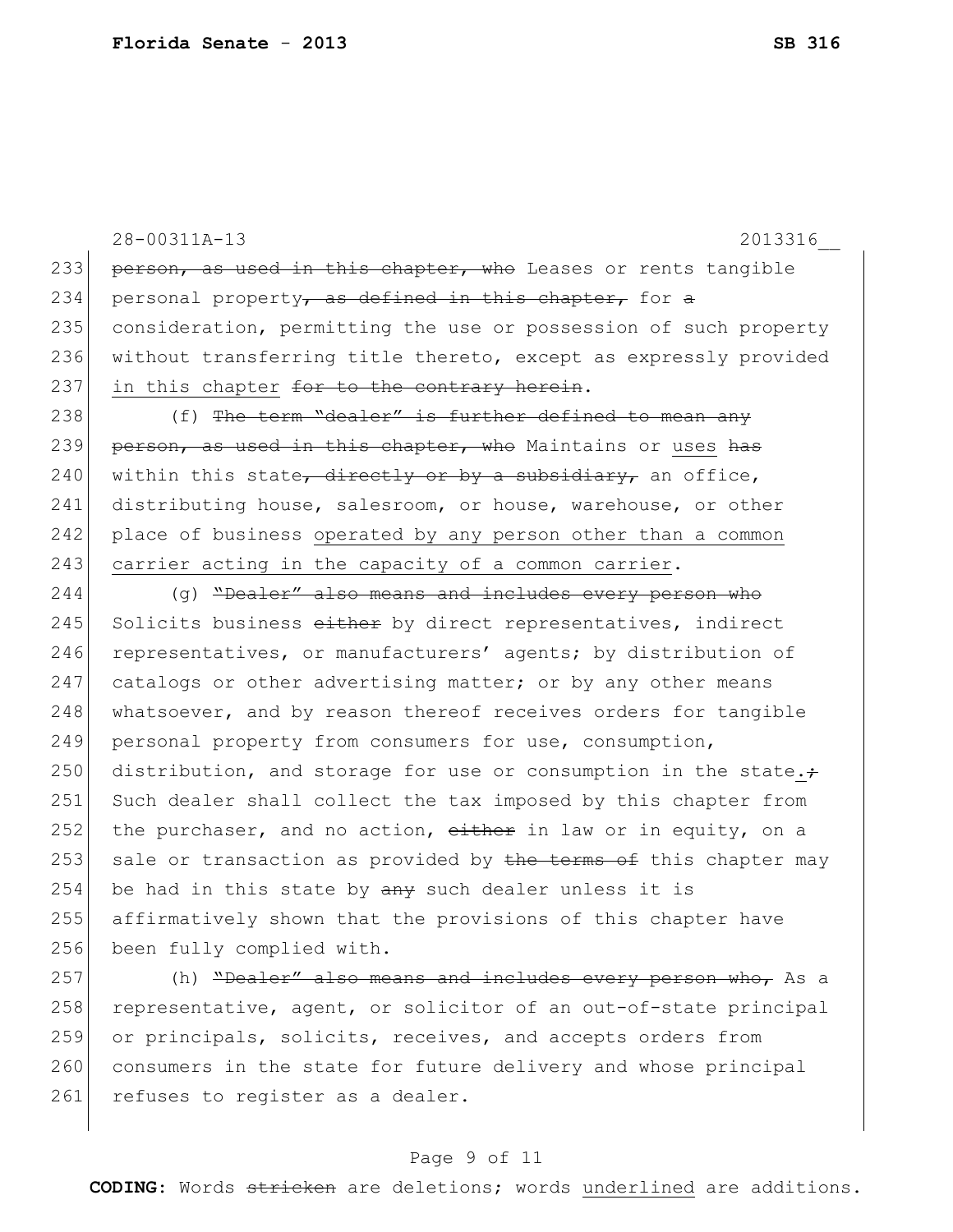|     | 28-00311A-13<br>2013316                                                   |
|-----|---------------------------------------------------------------------------|
| 262 | (i) Constitutes "Dealer" also means and includes the state                |
| 263 | or any, county, municipality, district any political                      |
| 264 | subdivision, agency, bureau, or department, or other state or             |
| 265 | local governmental instrumentality.                                       |
| 266 | $(j)$ The term "dealer" is further defined to mean any person             |
| 267 | who Leases, or grants a license to use, occupy, or enter upon,            |
| 268 | living quarters, sleeping or housekeeping accommodations in               |
| 269 | hotels, apartment houses, roominghouses, tourist or trailer               |
| 270 | camps, real property, space or spaces in parking lots or garages          |
| 271 | for motor vehicles, docking or storage space or spaces for boats          |
| 272 | in boat docks or marinas, or tie-down or storage space or spaces          |
| 273 | for aircraft at airports. The term includes "dealer" also means           |
| 274 | any person who has leased, occupied, or used or was entitled to           |
| 275 | use any living quarters, sleeping or housekeeping accommodations          |
| 276 | in hotels, apartment houses, roominghouses, tourist or trailer            |
| 277 | camps, real property, space or spaces in parking lots or garages          |
| 278 | for motor vehicles, or docking or storage space or spaces for             |
| 279 | boats in boat docks or marinas, or who has purchased                      |
| 280 | communication services or electric power or energy, and who               |
| 281 | cannot prove that the tax levied by this chapter has been paid            |
| 282 | to the vendor or lessor on any such transactions. The term                |
| 283 | "dealer" does not include a any person who leases, lets, rents,           |
| 284 | or grants a license to use, occupy, or enter upon any living              |
| 285 | quarters, sleeping quarters, or housekeeping accommodations in            |
| 286 | apartment houses, roominghouses, tourist camps, or trailer                |
| 287 | camps, and who exclusively enters into a bona fide written                |
| 288 | agreement for continuous residence for longer than 6 months $\frac{1}{2}$ |
| 289 | duration with a any person who leases, lets, rents, or is                 |
| 290 | granted a license to use such property.                                   |
|     |                                                                           |

## Page 10 of 11